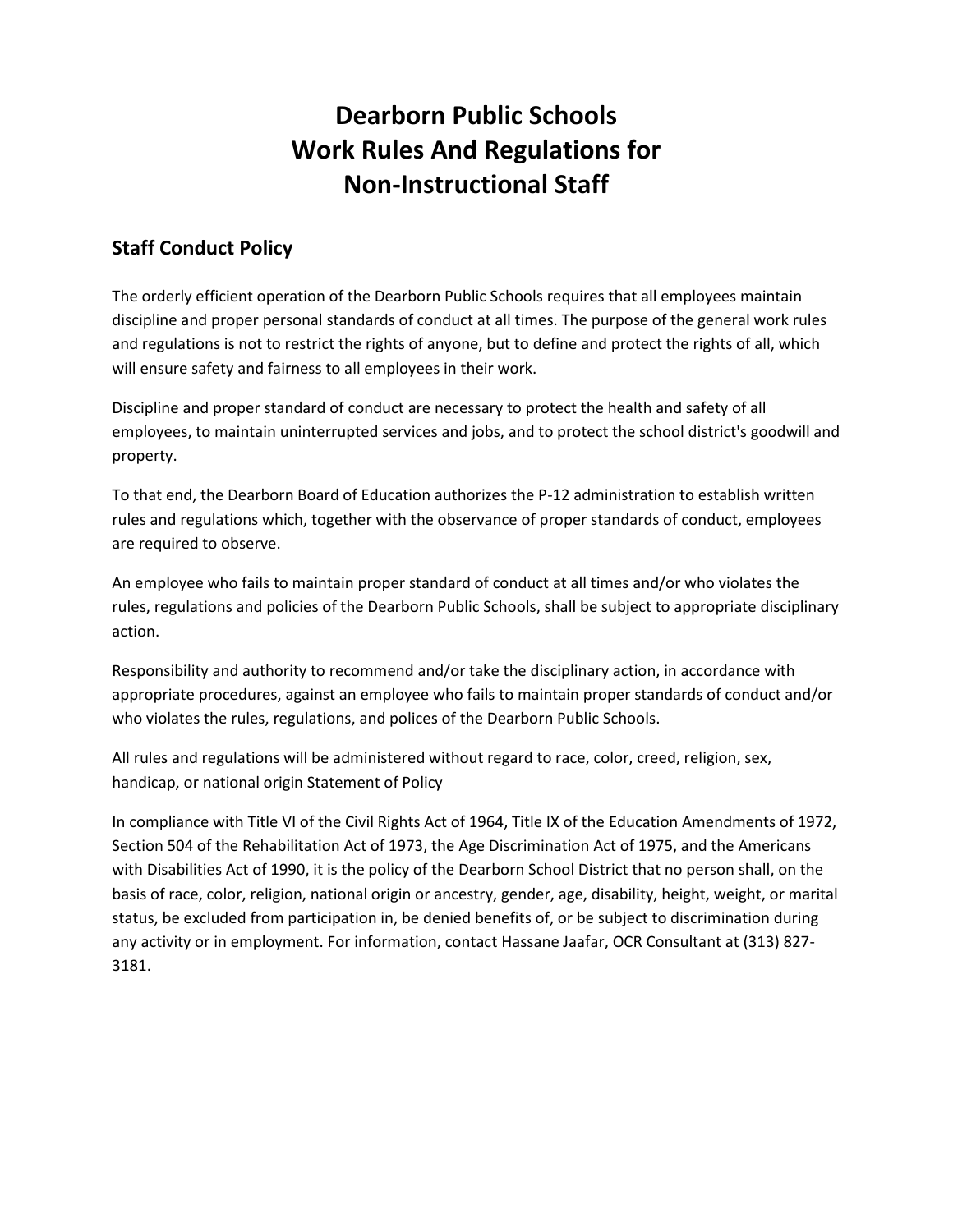#### **Work Rules**

*Violation of any of the following work rules and regulations may result in disciplinary action ranging from reprimand to discharge:*

- 1. Possession of firearms or other weapons on district property.
- 2. Consumption and /or possession of any kind of illicit drugs or narcotics; the soliciting, dispersing and/or selling of any kinds of drugs, pills or narcotics which disrupts the ability to perform the duties of the job.
- 3. Drinking or possession of liquor or any alcoholic beverage on district property at any time.
- 4. Scuffing, rowdy behavior, and/or horseplay on district property.
- 5. Reporting to work under the influence of alcohol, narcotics, or any mind-altering substance which disrupts the ability to perform the duties of the job.
- 6. Theft or misappropriation of property and/or funds of students, employees, or the school district.
- 7. Conducting personal business during working hours or on school district premises, or use of district equipment for personal reasons.
- 8. The use of district vehicles for reasons other than work assignments.
- 9. Operation and/or use of machines, telephones, tools, or other Board owned equipment without the approval from the employee's supervisor; abuse, misuse or destruction of Board and/or other's property, tools, or equipment.
- 10. Employee misuse or removal from the Board's premises, without proper written authorization from the immediate supervisor, of Board property, records or other Board materials.
- 11. False statements knowingly, or recklessly made, or violently abusive and personally defamatory statements or slander of another employee, of a student, parent or Board member and where such conduct is related to and interferes with the educational process, and administration thereof.
- 12. Falsification of any reports or records including personal, absence or sickness.
- 13. Refusal to do a job assignment or insubordinate conduct.
- 14. Smoking where and when prohibited.
- 15. Gambling, or taking part in any game of chance, on Board premises.
- 16. Slowdown in performance or causing slowdown in performance.
- 17. Violation of district, state, federal safety rules or practices and/or engaging in any conduct which tends to create a safety hazard which endangers self and/or others. Employees must at all times, wear safety articles and use protective equipment where required, and immediately report to their supervisors any injury or accident.
- 18. Unauthorized or unexcused absence, reporting late to work, leaving work or building during work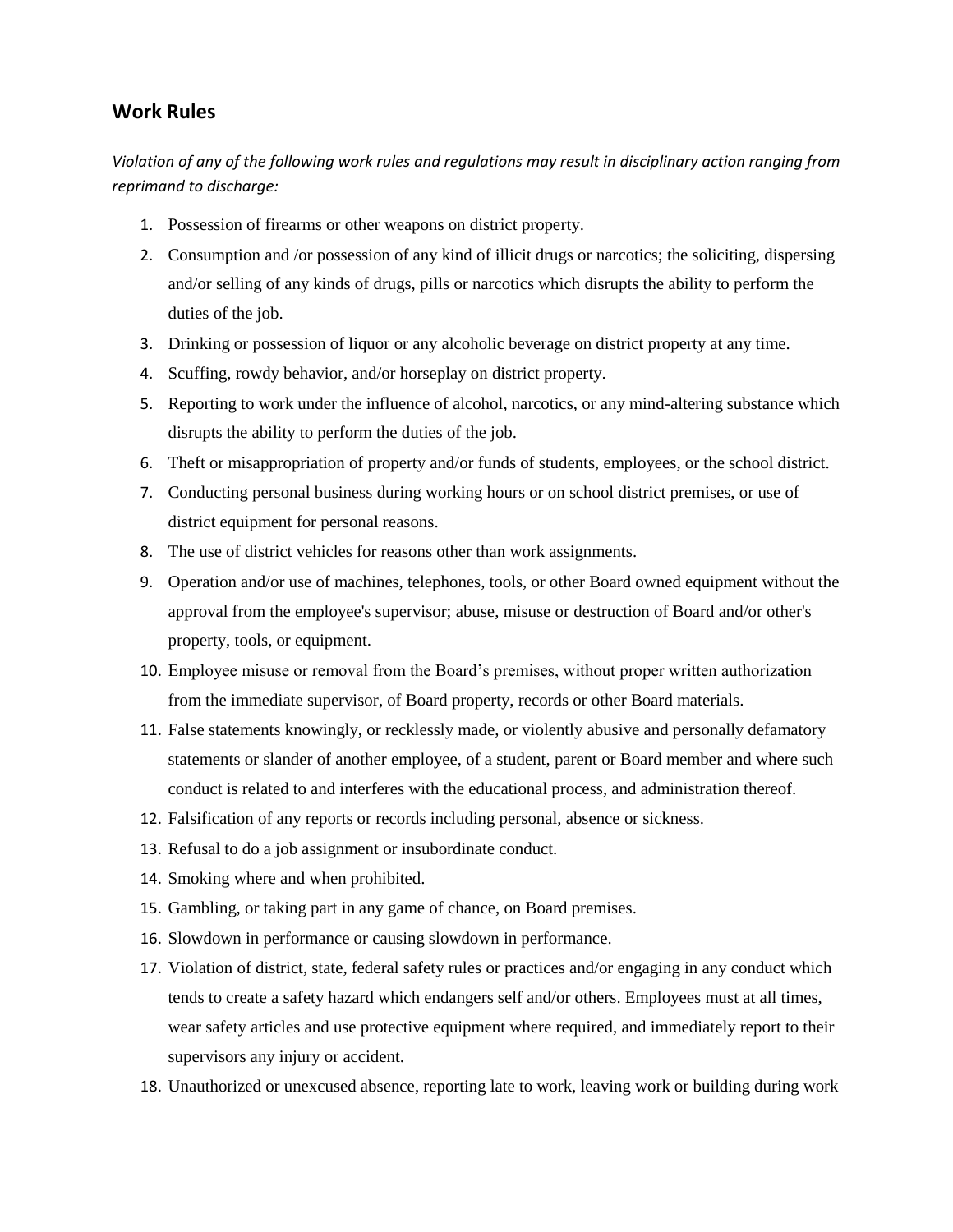hours without prior authorization.

- 19. Failure to be at work station at the start of the work day, end of the lunch period, or failure to remain at the work station up to the start of lunch period or end of the work day.
- 20. Neglect of duties, loafing or wasting time during work hours.
- 21. Unlawful or improper conduct of an employee, on school district property.
- 22. Fighting, agitating a fight and/or attempting bodily harm or injury to another person.
- 23. Distribution of obscene, vulgar, or indecent written or printed matter which tends to disrupt the school or school district or results in danger to other persons on school property or interferes with school work or discipline.
- 24. Poor housekeeping, creating or contributing lo unhealthy or unsanitary conditions.
- 25. Dress or grooming that disrupts the school setting.
- 26. Falsely stating or making claims of injury.
- 27. Clocking the time card of another employee. Failure to use the time card at designated time clock. Failure to clock in or out by use of your own time card. Failure to clock out when leaving work station or tampering with the office time clock.
- 28. Paid lunch must be taken in the assigned work station. Employees must be available for assignment as necessary during the 30 minute paid lunch break.
- 29. Fatigue breaks must be taken in the assigned work building.
- 30. Conduct deemed not in the best interest of the Dearborn Public School

*Disciplinary action will be handled on an individual basis and will be based on the specific facts surrounding each case.*

#### STAFF CONDUCT POLICY

The orderly efficient operation of the Dearborn Public Schools requires that all employees maintain

#### **Questions regarding work rules should be directed to:**

Human Resources Department Dearborn Public Schools 18700 Audette Dearborn, MI 48 l 24 (313) 827-3002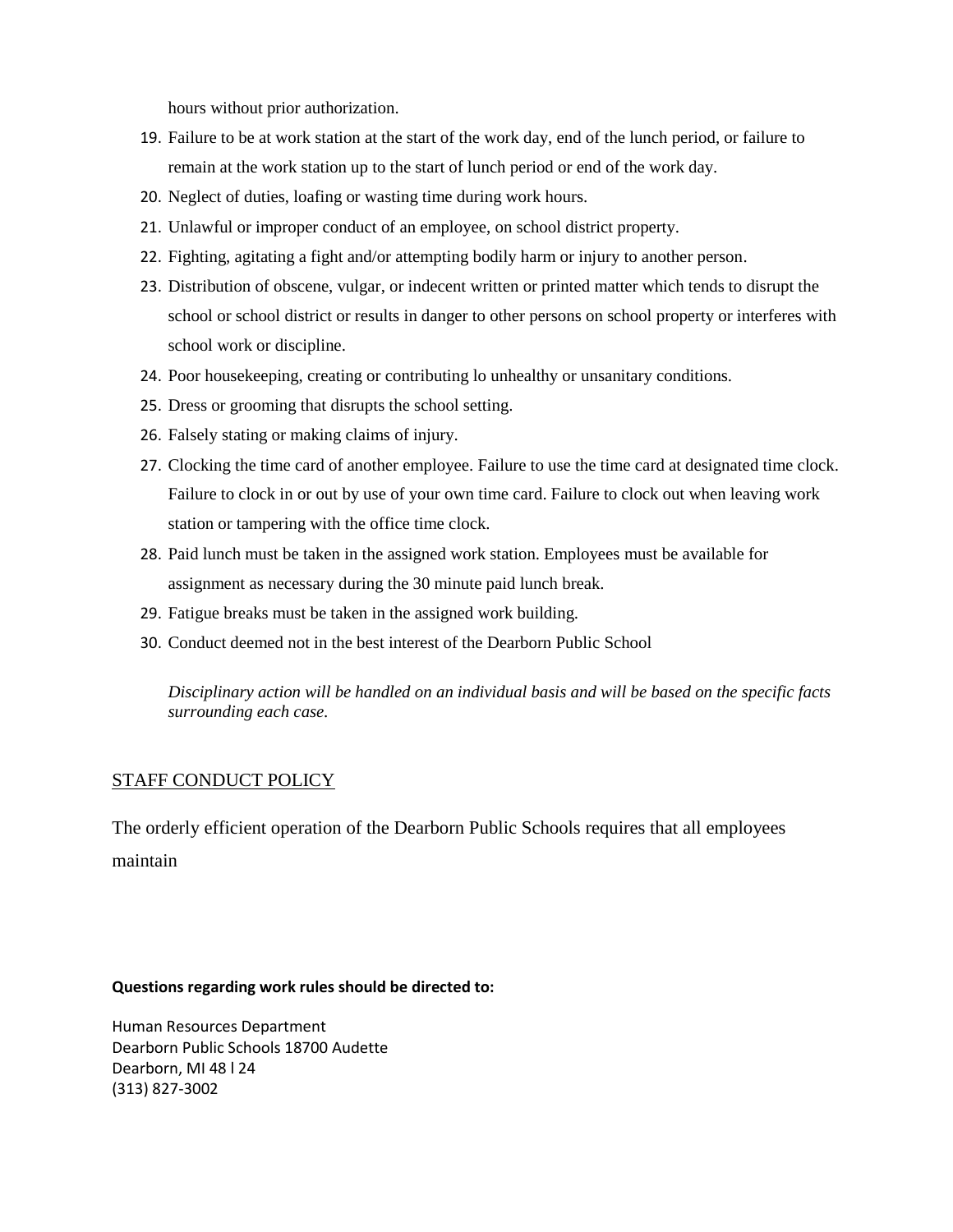مدارس ديربورن الرسمية قوانين ولوائح العمل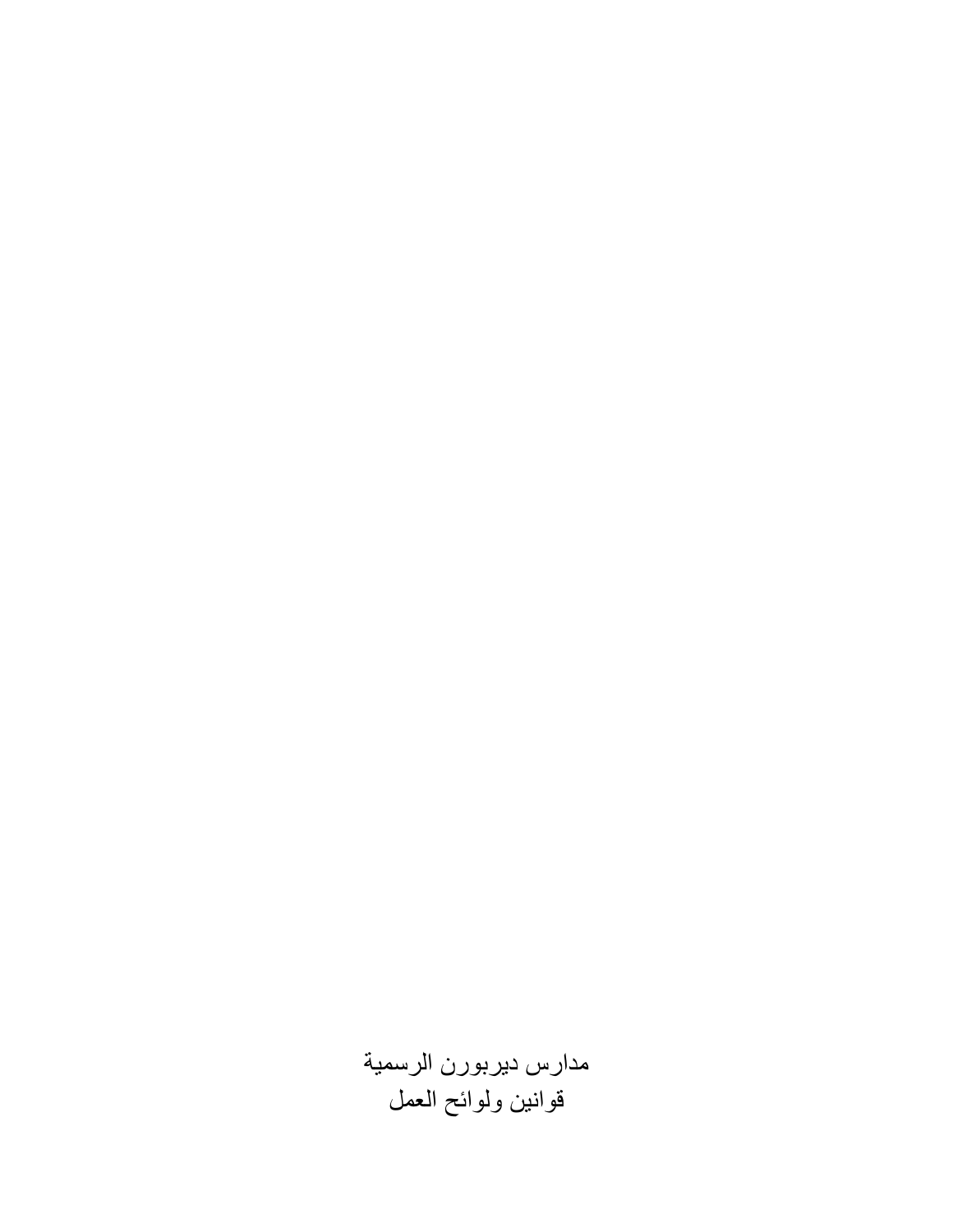## لكادر العمل الغير تعليمي

سياسة سلوك الموظفين

يتطلب التشغيل المنظم الفعال لمدارس ديربورن الرسمية أن يحافظ جميع الموظفين على االنضباط ومعايير السلوك الشخصية المناسبة في جميع األوقات. ليس الغرض من قواعد وأنظمة العمل العامة تقييد حقوق أي شخص، ولكن تحديد وحماية حقوق الجميع، مما يضمن السالمة واإلنصاف لجميع الموظفين في عملهم.

يعد االنضباط والمعايير الصحيحة للسلوك ضروريين لحماية صحة وسالمة جميع الموظفين، والحفاظ على الخدمات والوظائف دون انقطاع، ولحماية النية الحسنة والممتلكات في المنطقة التعليمية.

وتحقيقًا لهذه الغاية، يأذن مجلس التعليم في ديربورن لإدارة مراحل الروضة إلى المرحلة الثانوية بوضع قواعد وأنظمة مكتوبة يتعين على الموظفين االلتزام بها ومعايير السلوك المهني المطلوبة.

سوف يخضع الموظفين الغير قادرين على االلتزام باالنضباط ومعايير السلوك الشخصية المناسبة وقواعد وأنظمة العمل العامة في مدارس ديربورن الرسمية في جميع الأوقات إلى الإجراءات التأديبية المناسبة.

المسؤولية والتمتع بالسلطة للتوصية بـ و / أو اتخاذ الإجراءات التأديبية، وفقًا للإجراءات المناسبة، ضد أي موظف يفشل في الحفاظ على معايير السلوك المناسبة و / أو الذي ينتهك قواعد وأنظمة وسياسات مدارس ديربورن الرسمية.

سيتم تطبيق جميع القواعد واللوائح بغض النظر عن العرق أو اللون أو العقيدة أو الدين أو الجنس أو اإلعاقة أو األصل القومي. بيان السياسة

وفقًا للمادة السادسة من قانون الحقوق المدنية لعام ١٩٦٤ ، والمادة التاسعة من تعديلات التعليم لعام ١٩٧٢ ، والمادة ٥٠٤ من قانون التأهيل لعام ١٩٧٣ ، وقانون التمييز على أساس السن لعام ١٩٧٥ ، قانون األمريكيين ذوي اإلعاقة لعام ١٩٩٠ ،تنص سياسة مقاطعة ديربورن المدرسية بأنه ال يجوز ،أن يستثنى أي شخص من المشاركة في ، أو التعرض للتمييز أثناء أي نشاط أو في العمل على أساس العرق أو اللون أو الدين أو األصل القومي أو األصل أو الجنس أو العمر أو اإلعاقة أو الطول أو الوزن أو الحالة الزواجية ، للحصول على معلومات ، الرجاء االتصال بالسيد حسان جعفر ، استشاري مكتب الحقوق المدنية على رقم الهاتف التالي: ٣١٣-٨٢٧-٣١٨١

قوانين العمل

يتوجب خرق أو انتهاك أي من قواعد وأنظمة العمل التالية اتخاذ إجراءات تأديبية تتراوح بين التأنيب اللفظي/ لفت النظر إلى الفصل/ التسريح من العمل:

- .1 حيازة أسلحة نارية أو أسلحة أخرى على مالك / أراضي وممتلكات القطاع التعليمي.
- .2 استهالك و / أو حيازة أي نوع من المواد غير المشروعة أو المخدرات؛ التماس و / أو توزيع و / أو بيع أي نوع من أنواع المخدرات أو الحبوب الأدوية المخدرة التي تعطل القدرة على أداء واجبات الوظيفة.
	- .3 شرب أو حيازة الخمور أو أي مشروبات كحولية على مالك / أراضي وممتلكات القطاع التعليمي في أي وقت.
- .4 المشاجرة والمشاكسة، و / أو لعب األلعاب الجسدية العنيفة)horseplay )على مالك / أراضي وممتلكات القطاع التعليمي.
- .5 الحضور إلى العمل تحت تأثير الكحول أو المخدرات أو أي مادة تؤثر على عمل العقل ومن شأنها أن تعطل القدرة على أداء الواجبات الوظيفية.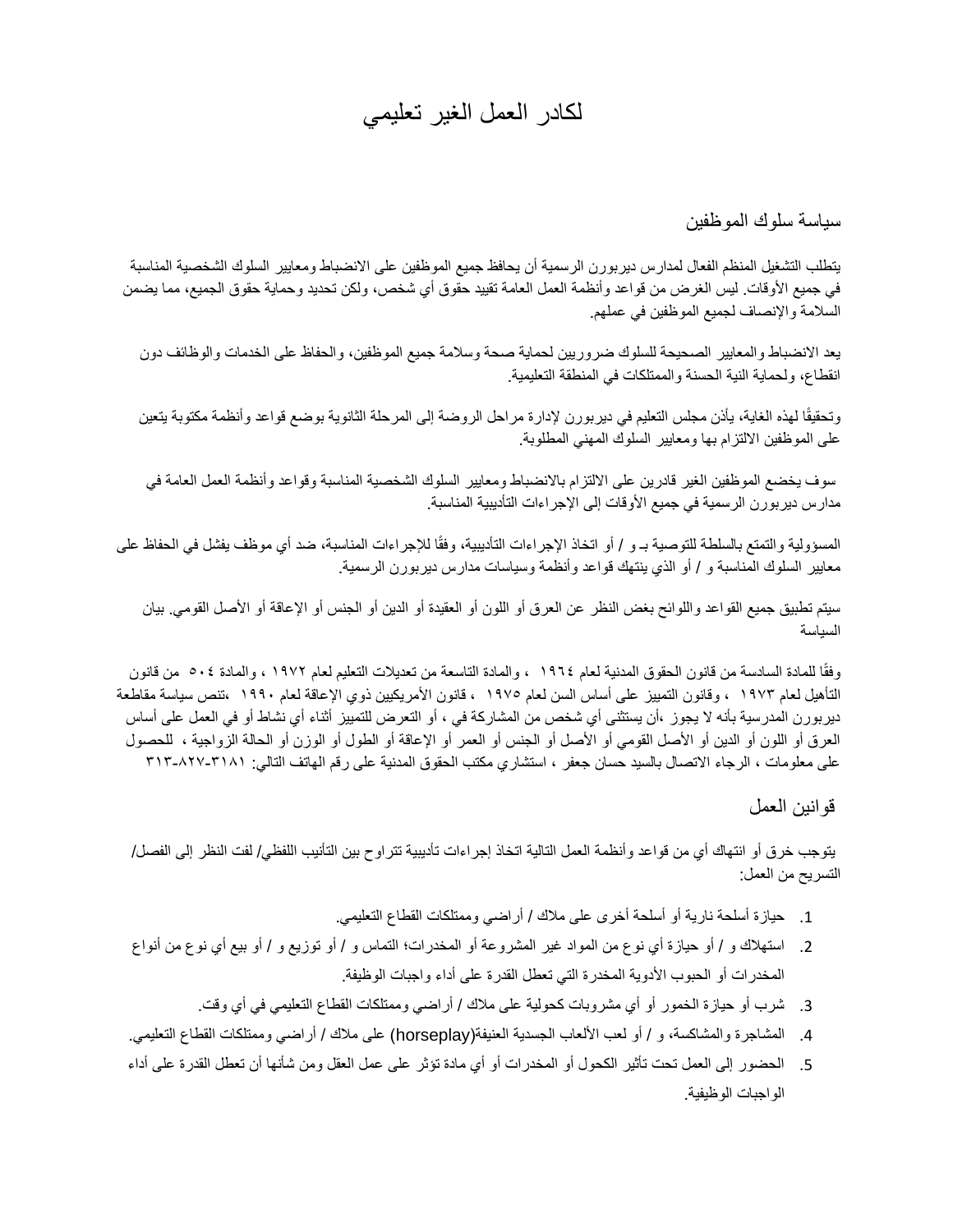- .6 السرقة أو اختالس أي من ممتلكات و / أو أموال الطالب أو الموظفين أو القطاع التعليمي.
- .7 القيام بأعمال تجارية شخصية خالل ساعات العمل أو في مبنى المدرسة، أو استخدام معدات القطاع التعليمي ألغراض شخصية.
	- 8. استخدام مركبات القطاع التعليمي لأسباب غير مهام العمل.
- 9. تشغيل و / أو استخدام الآلات أو الهواتف أو الأدوات أو المعدات الأخرى المملوكة لمجلس الإدارة دون موافقة المشرف على الموظف؛ إساءة استخدام أو سوء استخدام أو إتالف ممتلكات أو أدوات أو معدات القطاع التعليمي أو الغير.
- .10 سوء استخدام أو أخذ أي أدوات وممتلكات وسجالت وغيرها من المخصصات من مقرات القطاع التعليمي، دون الحصول على إذن كتابي من المشرف المباشر
	- .11 إعطاء بيانات كاذبة عن عمد، أو تم اإلدالء بها بشكل متهور، أو بذيئة عنيفة أو تشهيرية لشخص أو طالب آخر أو طالب أو أحد الوالدين أو عضو في مجلس اإلدارة وحيث يرتبط هذا السلوك بالعملية التعليمية وإدارتها.
		- .12 تزوير أي تقارير أو سجالت بما في ذلك السجالت الشخصية أو مبررات الغياب أو تقارير مرضية.
			- .13 رفض القيام بأي من المهام الموكلة أو القيام بأي سلوك تمردي
				- 14. التدخين في الأماكن والأوقات الممنوعة.
			- .15 التقامر أو المشاركة في أي لعبة من ألعاب الحظ في مالك القطاع.
				- .16 التباطؤ أو التسبب في تباطؤ سير العمل.
	- .17 انتهاك قواعد أو ممارسات السالمة المحددة من قبل القطاع التعليمي أو الوالية أو الحكومة الفيدرالية و / أو االنخراط في أي سلوك يميل إلى خلق خطر على السالمة يعر النفس و / أو اآلخرين للخطر. يجب على الموظفين وفي جميع األوقات، ارتداء معدات السالمة واستخدام معدات الحماية عند االقتضاء، وإبالغ المشرفين على الفور بأي إصابة أو حادث.
		- .18 الغياب الغير مصرح به أو بدون عذر، والحضور إلى العمل متأخر، وترك العمل أو البناء خالل ساعات العمل دون إذن مسبق.
- .19 عدم التواجد في مركز العمل في بداية يوم العمل، أو نهاية فترة الغداء، أو عدم البقاء في مركز العمل حتى بداية فترة الغداء أو نهاية يوم العمل.
	- .20 إهمال الواجبات أو التسكع أو إضاعة الوقت أثناء ساعات العمل.
	- 21. سلوك غير قانوني أو غير لائق لأحد الموظفين على ملاك القطاع التعليمي.
	- . .22 الشجار أو إثارة المشاكل والمشاجرات و / أو محاولة إيذاء النفس أو إصابة شخص آخر جسدياً
	- .23 توزيع المواد المكتوبة أو المطبوعة الفاضحة أو المبتذلة أو غير الالئقة التي تميل إلى تعطيل المدرسة أو مقاطعة العملية التعليمية أو تشكل خطر على أشخاص آخرين في ممتلكات المدرسة أو تتداخل مع العمل أو االنضباط المدرسي.
		- .24 عدم العناية بالنظافة والترتيب أو خلق أو المساهمة في خلق ظروف عمل غير نظيفة أو غير صحية.
			- 25. الملابس التي لا تتلاءم مع البيئة المدرسية.
				- . .26 ادعاء اإلصابة أو التعرض لألذى كذباً
	- .27 تسجيل دخول موظف آخر. عدم استخدام بطاقة دخول العمل في آلة تسجيل الدخول المحددة. عدم تسجيل الدخول أو الخروج من العمل باستخدام بطاقة الوقت الخاصة بك. عدم تسجيل الخروج عند مغادرة مركز العمل أو العبث بآلة تسجيل الوقت الخاصة بالمكتب.